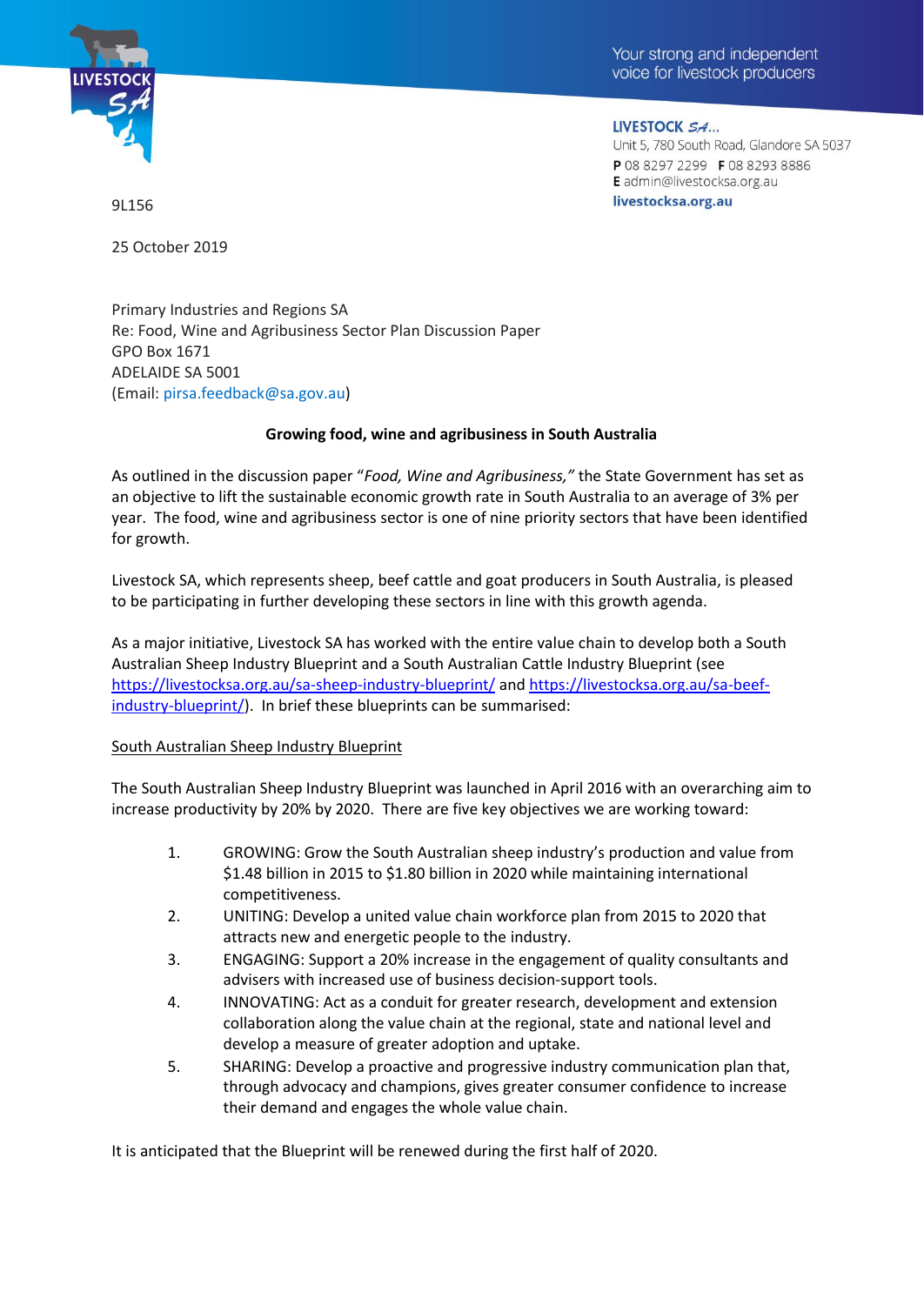#### South Australian Beef Industry Blueprint

The South Australian Beef Industry Blueprint, launched in September 2018, seeks to position the industry to capture the benefits that exist in growing demand for premium beef.

For cattle producers and the wider value chain to fully benefit from increasing global demand South Australia's industry must be able to sustain consistent supply of highly credentialed product yearround. The Blueprint has been developed with input from across the value chain. It contains ambitious productivity and revenue targets. Moreover, the Blueprint details actions required over the next decade to ensure the South Australian beef value chain can sustainably increase revenue.

The South Australian beef industry makes a crucial contribution to South Australia and underpins substantial economic activity in our regions. Recent seasons and prices have been broadly favourable. In 2016-17 farm-gate cash incomes were the highest in 20 years supported by high prices. More than one in five farms recorded a rate of return on assets under management of greater than 5%. Despite record farmgate returns the South Australian beef industry faces several significant challenges. Firstly, there are nearly 240,000 fewer beef cattle than five years ago and some 140,000 fewer breeding stock. As an industry we need to re-build our breeding herd and improve productivity. This will enable sufficient supply of stock year-round to allow for efficient processing of cattle and marketing of premium beef products.

### **An agenda for industry development**

Livestock SA is pleased that the State Government has recognised the importance of both the South Australian Sheep and Beef Industry Blueprints in setting the agenda for industry development in South Australia, and has committed in this year's State budget \$7.5 million over three years to implement a red meat and wool industry growth program. This program aims to improve productivity in the sector, help with cyber and technology adoption and vital infrastructure, and support the One Biosecurity program which provides greater traceability and market advantage for livestock producers.

Also, to assist in expanding the State's sheep industry, there will now be a rebuild of the SA dog fence. A BDO Econsearch report released in April, jointly commissioned by the State Government and the South Australian Dog Fence Board on the advice of Livestock SA, showed that replacing sections of the ageing dog fence would generate a net benefit to South Australia of up to \$120.3 million over 20 years. The State Government has recognised this economic benefit by contributing \$10 million, adding to the \$10 million commitment by the Australian Government and \$5 million pledged by industry. The BDO Econsearch report also indicated that a new dog fence will reduce wild dog management costs for pastoralists by up to \$97 million, while sheep enterprise sales income is expected to increase by up to \$69.7 million with a new dog fence.

#### **Other aspects**

There are a number of aspects that Livestock SA believes the State Government needs to consider as part of growing food, wine and agribusiness in South Australia and which would assist in ensuring that the livestock sector plays its part so that the State's growth agenda of 3% per annum is achieved.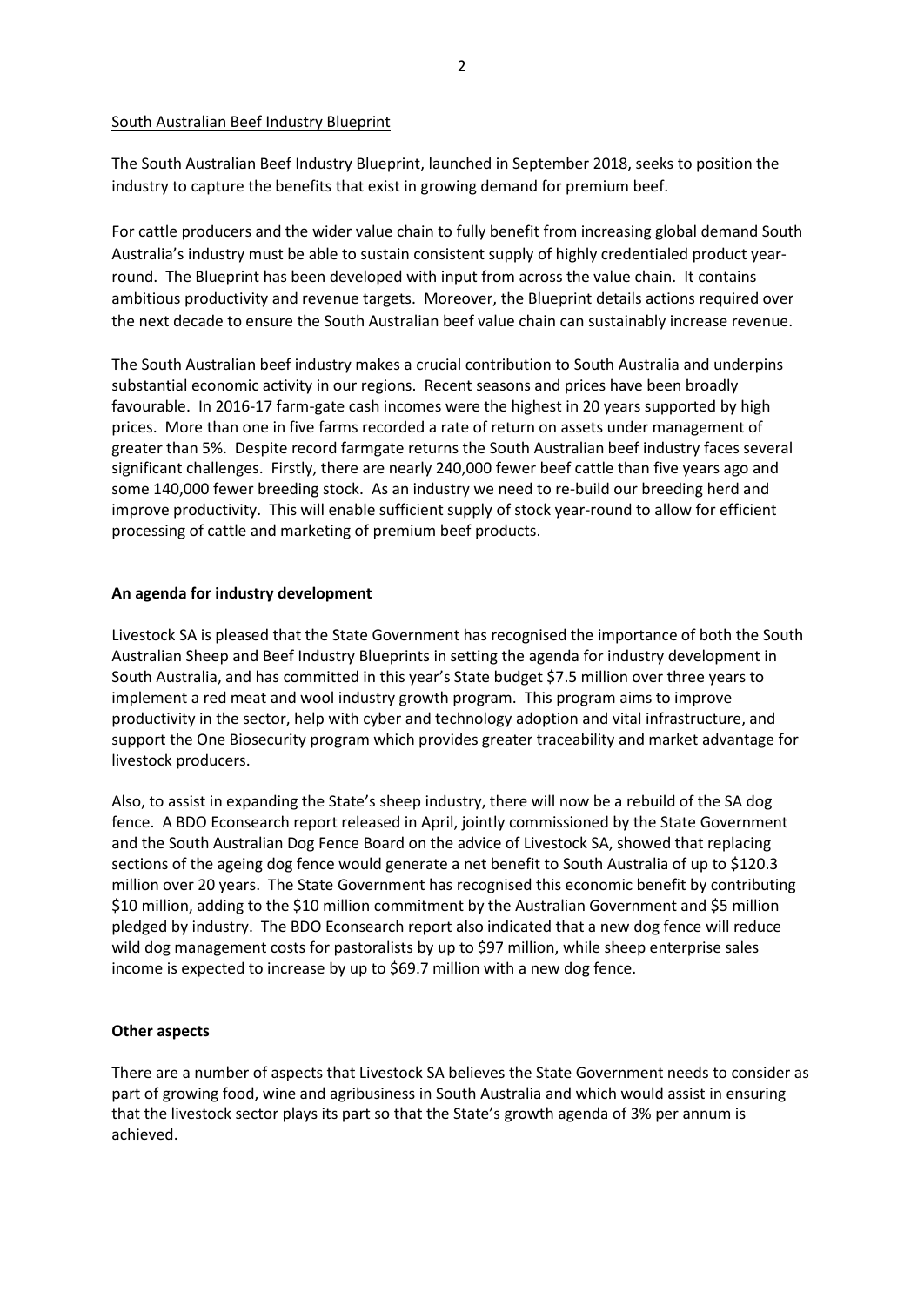## • allowing the farming of rangeland feral goats on pastoral leases in this State

Rangeland goats need to be managed as an economic resource, rather just considered as a pest. This will require a shift in the mindset for many, including producers and service providers. This process needs consideration of best practice and total grazing pressure to ensure sustainability and responsible management of the environment.

The NSW Department of Primary Industries has recognised the value of the goat industry to the state of NSW and the importance of supporting its future development. This is consistent with the sector's positive maturity and growth trajectory, which is underpinned by robust global demand for live goats and goat meat, favourable prices, improving supply security, and investments in relevant infrastructure. In the rangelands of NSW, the farm gate value of the rangeland goat industry has until recently continued to increase (due to drought conditions in the past two years this has considerably reduced numbers but not necessarily returns). The commercial use of rangeland goats has also contributed to an improvement in resource conditions and conservation objectives because of reduced total grazing pressure.

With the shift of the responsibility in South Australia for the *Pastoral Land Management and Conservation Act 1989* and the Pastoral Unit from the Environment to Primary Industries, it is now time to consider how to improve the economic benefits to the State from better managing rangeland goats. If NSW can do this, so should South Australia under similar arid conditions.

## • the expansion of the kangaroo meat industry and commercialising of kangaroo products

Livestock SA has strongly lobbied for the commercial harvesting areas to be increased to ensure harvesting can occur in all areas where kangaroo populations have increased significantly. While it is pleasing that the South Australian Government has now proposed that commercial harvesting of kangaroos be allowed across the whole State, there is also the need for the Government to promote the benefits of kangaroo harvesting over and above environmental reasons. This promotion needs to include promoting kangaroo meat for domestic human consumption in this State. According to Australian Consumers' Association *Choice* magazine only half of the population have tried eating kangaroo meat. There is also the need to develop overseas markets for not only kangaroo meat, but for kangaroo skins.

Earlier this year, the Natural Resources Committee of the South Australian Parliament in its Inquiry into Management of Overabundant and Pest Species made two specific recommendations in relation to kangaroos. These were that the South Australian Government:

- *11. Takes urgent action to establish and develop markets for abundant species, particularly kangaroos, including by consulting with industry with the objective of avoiding waste. Measures should include further use of carcasses, broadening the range of areas in which commercial harvesting can be undertaken, allowing harvesting trials in non-commercial zones, and reviewing fee structures associated with harvesting activities.*
- *12. Initiate further inquiry to examine the structures, processes and challenges that prevent the development of a more robust commercial kangaroo products industry.*

According to the Commonwealth Department of Environment and Energy "the commercial kangaroo harvest industry in Australia is one of the world's best practice wild harvest operations, with management goals based firmly on principles of sustainability." Promotion and expansion of this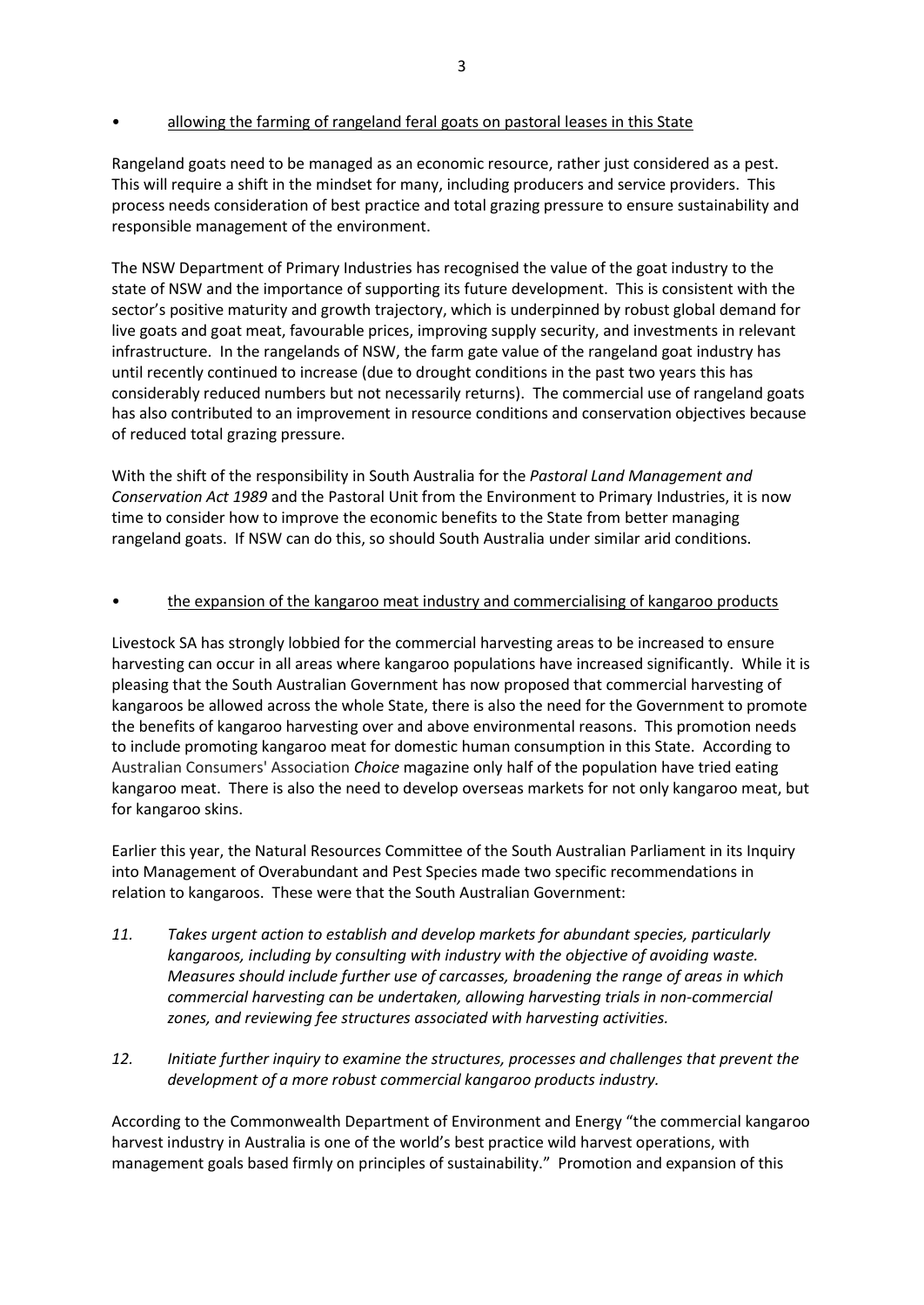industry would directly assist other red meat producers where kangaroos compete for valuable feed and water supplies

# • improvements in the State's planning processes so that existing broadacre farmers are not penalised when vineyards or various horticulture enterprises are developed on neighbouring properties

The area of grazing land operated by beef cattle/sheep businesses has been estimated to be almost 50 million hectares, which is more than half the total area of South Australia. For this reason, in developing the State's new planning process, it is essential that the livestock sector is consulted. While Livestock SA has made representations, as sheep, beef cattle and goats are mainly raised on broadacre properties, there appears to be no mention in the draft State's planning rules of how to protect these from other than urban development.

There needs to be mention of how to handle conflict between broadacre agriculture (which livestock is part of) and horticulture/viticulture. Currently land used for broadacre use can be planted/developed for grapes or horticulture crops without any planning approvals. If we are to protect and grow existing broadacre agriculture and to avoid conflict with other agricultural pursuits, there needs to be policies ensuring that with any change in agricultural use that buffer zones are established and that these are the responsibility of the landowner changing the land use. Similarly, current infrastructure (such as shearing sheds, stockyards, hay and implement sheds), and any expansion, replacement or new build required by livestock producers should not be affected by a neighbouring agricultural change in land use. Livestock SA has also raised this issue in a submission to the Review of the *Character Preservation (Barossa Valley) Act 2012* and *Character Preservation (McLaren Valley) Act 2012.*

# • security of water supplies for livestock at reasonable prices (including the protection of water on pastoral leases)

Access to reasonably priced water is a high priority for Livestock SA. The cost of water for many livestock producers needs addressing. The increasing cost of water has become an effective restraint on investment in livestock production systems in key areas of South Australia.

Livestock SA participated in the State Government's Water Pricing Inquiry.

In a preliminary report, this Inquiry summarised the water price increases:

*"Real water price rises of 12.7% in 2008/09, 17.9% in 2009/10 and 21.7% in 2010/11 were followed by nominal increases of 26.3% in 2011/12 and 25.0% in 2012/13. The process is characterized by a dramatic rise in water prices over the period: from an Index of 100 in June 2008, the increases resulted in a price index of approximately 270 by July 2012."* (Third report, page 43).

For livestock producers reliant on SA Water, this is the crux of the issue of inflated water prices.

The State Government states that it is aiming for the lowest cost environment possible to do business. Reducing the price of water needs to be considered as part of this process. It is pleasing that this has started with a reassessment of SA Water's regulated asset base. Livestock producers are looking forward to hopefully reduced water prices from 1 July 2020.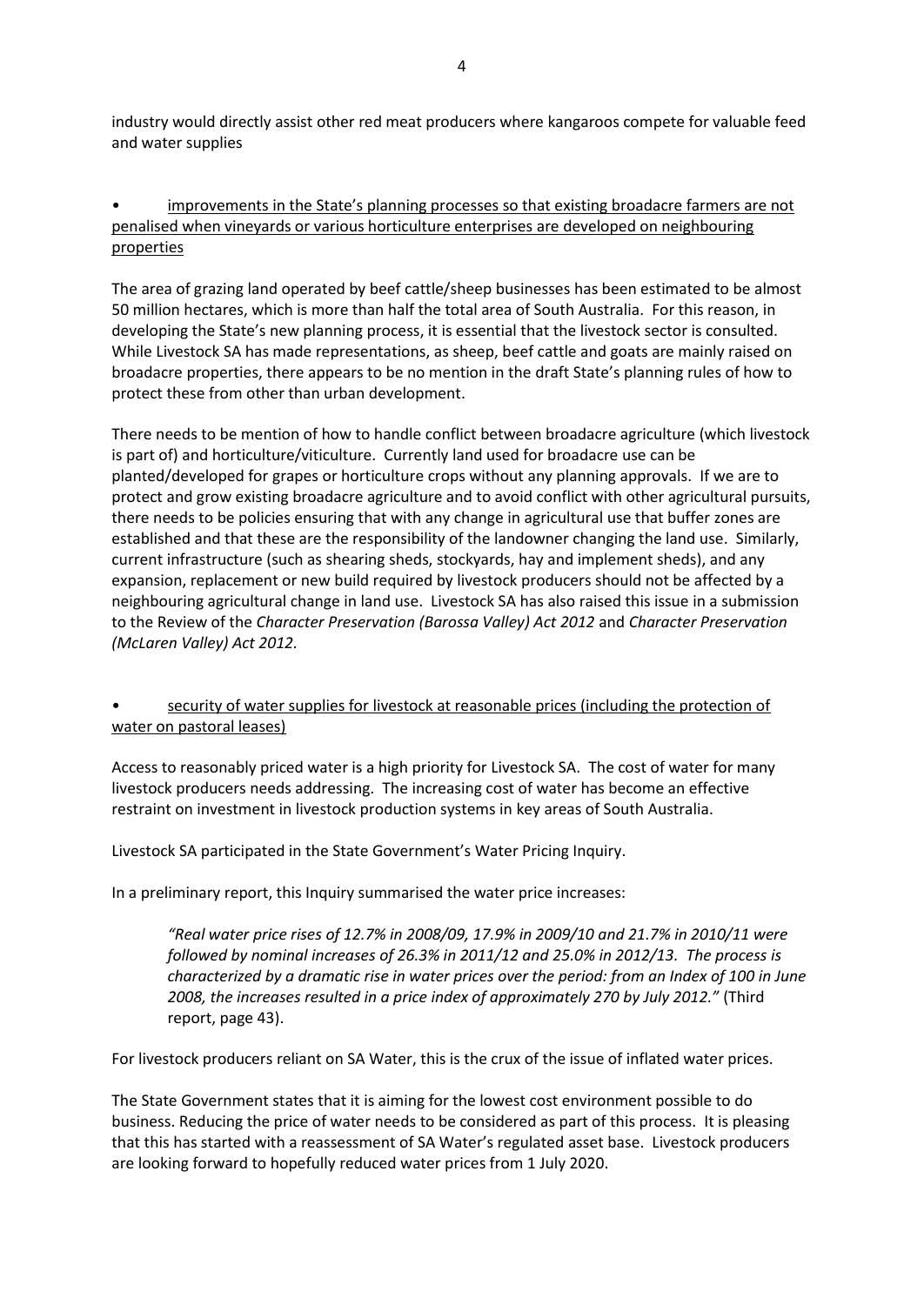In addition, and in recognition of the significant benefits to be delivered by the livestock sector to regional economies and the State overall, support is required to assist producers to manage water costs through improved efficiency and new technology. A program needs to be established that could deliver:

- water efficiency and leak detection assessments on farm,
- grants and interest free loans to support farm investment in water efficiency as well as desalination and storage technology,
- demonstration and case studies of water efficiency as well as desalination and storage measures on farm,
- links between farmers and relevant business information, and
- commercial opportunities for on farm research, development and implementation in South Australia.

The South Australian livestock industry has already taken steps in these areas to develop selfsufficiency, but such a program would further advance the needs of South Australian producers to help this State grow.

In relation to protection of water on pastoral leases, it is essential that this water is not able to be traded but must remain with the land. While regrettably this is allowed to happen in other parts of the State, because of the fragile environment in pastoral regions, this must not happen.

# • ensuring that agriculture pursuits, and particularly livestock production, are not jeopardised without reasonable compensation by mining interests

In relation to increasing exploration and production in the energy and resources industries, it is necessary to address conflict with agriculture. While this conflict is highlighted where exploration and mining happen on highly valued cropping land, in the case of livestock, the producers who have expressed the most concerned about the impact of mining exploration and associated activities are from the pastoral region. Pastoralists would like to have more input into exploration plans similar to the consideration that is given to indigenous people. While pastoralists do not own the land they operate on, for much of South Australia's pastoral region, they do invest considerable funds for infrastructure improvements particularly secure water supplies, and they should be treated like any other landowner. Rehabilitation of pastoral land (or lack thereof) is also a huge issue and there appears to be no desire to enforce the rehabilitation conditions. As custodians of the land, pastoralists are held responsible for its condition, whether they caused the damage or not and this, and the associated costs in time and money from dealing with this need to be acknowledged.

It is also important for the mining sector to appreciate that it is necessary for the livestock sector to virtually have a 'lock the gate' mentality in relation to maintaining good livestock biosecurity practices. It is common practice not to allow any outsiders to drive on to properties. This is essential not only for a producer's individual biosecurity rating but increasingly for the whole livestock industry to be able to maintain and expand international markets.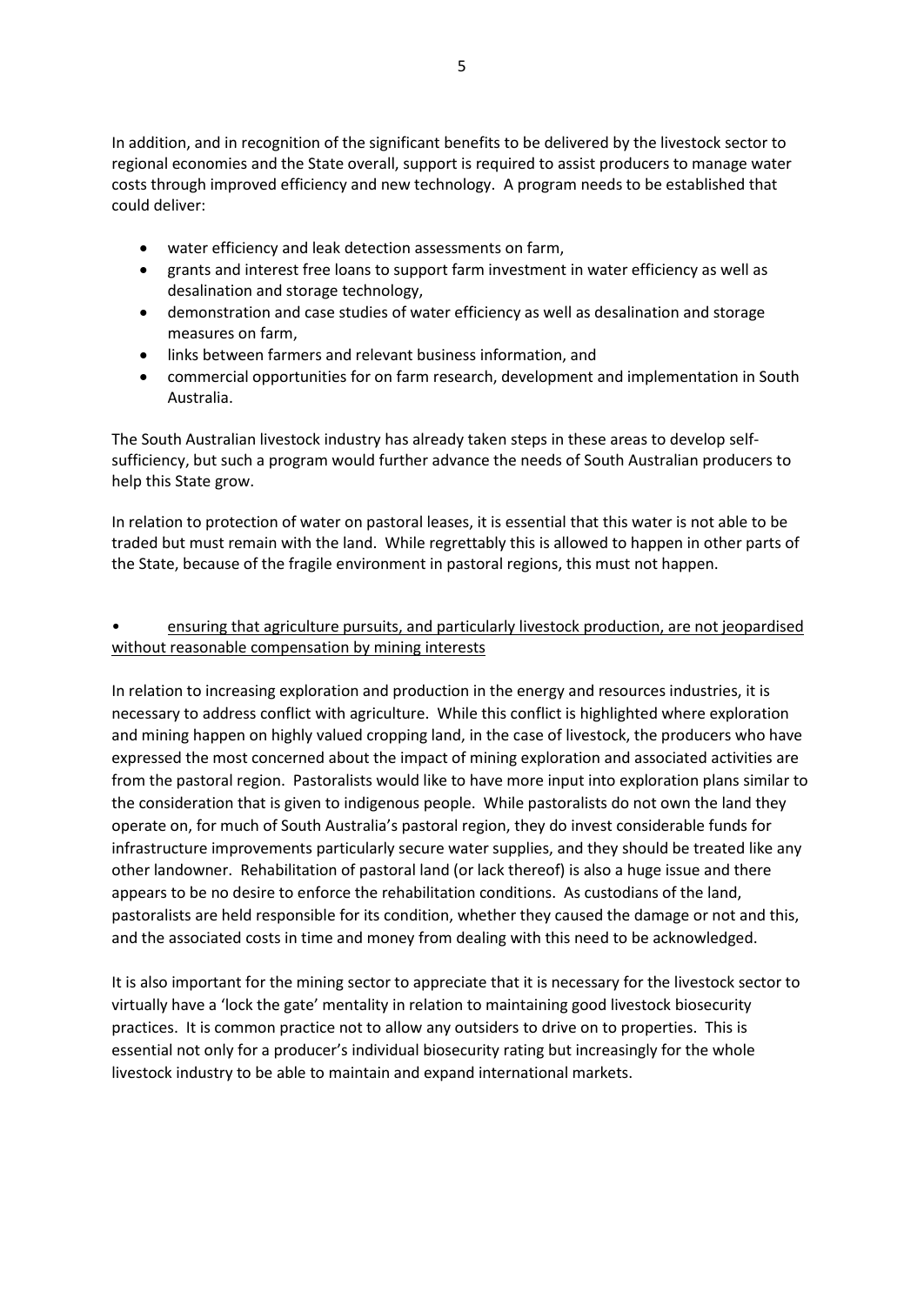Good transport networks are required for receiving farm supplies as well as for sending livestock and wool to markets. In the recent South Australian budget, there were several projects earmarked for the 2019-20 financial year which will deliver almost immediate benefits to SA livestock producers. These included:

- \$14 million to upgrade the Naracoorte and Kroemers Crossing roundabouts
- \$11million for improved access to the Dublin Saleyards
- \$1million for road train access on Bratten Bridge on the Lower Eyre Peninsula.

These three projects will see greater returns to producers through improved efficiency in the supply chain, resulting in greater returns not only for livestock producers but regional communities. And this follows the commitments in last year's State Budget including the \$200 million duplication of the Joy Baluch AM Bridge.

Efficient transport infrastructure and freight corridors are integral to operating productive and profitable livestock businesses. Having a road network to support continued growth in the agricultural sector will help South Australia to become more competitive on an international stage with increasing supply chain efficiencies.

The previous 90-day Improving Road Transport for the Agriculture Industry project between Primary Producers SA (of which Livestock SA is a member) and the State Government (specifically DPTI and PIRSA) was a good example of government and industry working effectively together. It is estimated that primary producers and road transport operators received industry benefits of at least \$80 million from this project. It is essential that this project is replaced by something similar as there are still many examples of where there could be improvements once these are identified.

Looking to the future, projects that are required for expansion of the State's livestock industries include sealing of Strezelecki Track and Yorkey's Crossing, upgrade of Highway One from Port Wakefield to Port Augusta (particularly for access to the Dublin saleyards), and good access to Thomas Foods International at Murray Bridge.

The State Government is currently providing \$24.3 million towards road and utilities infrastructure at the new TFI abattoir at Murray Bridge over three years, with \$6.4 million from the Economic and Business Growth Fund. Livestock producers across SA were elated to hear the announcement from TFI that it would be building a new multi-million-dollar abattoir as it provided surety for the industry. While the new abattoir will be in a location which is very well positioned to service the whole of the State, it is essential that the Globelink corridor from Murray Bridge to Gawler is fully developed as soon as possible to allow better access for transport of livestock from all areas of the State north and west of Adelaide, not only to TFI at Murray Bridge but onto JBS at Bordertown and Teys at Naracoorte.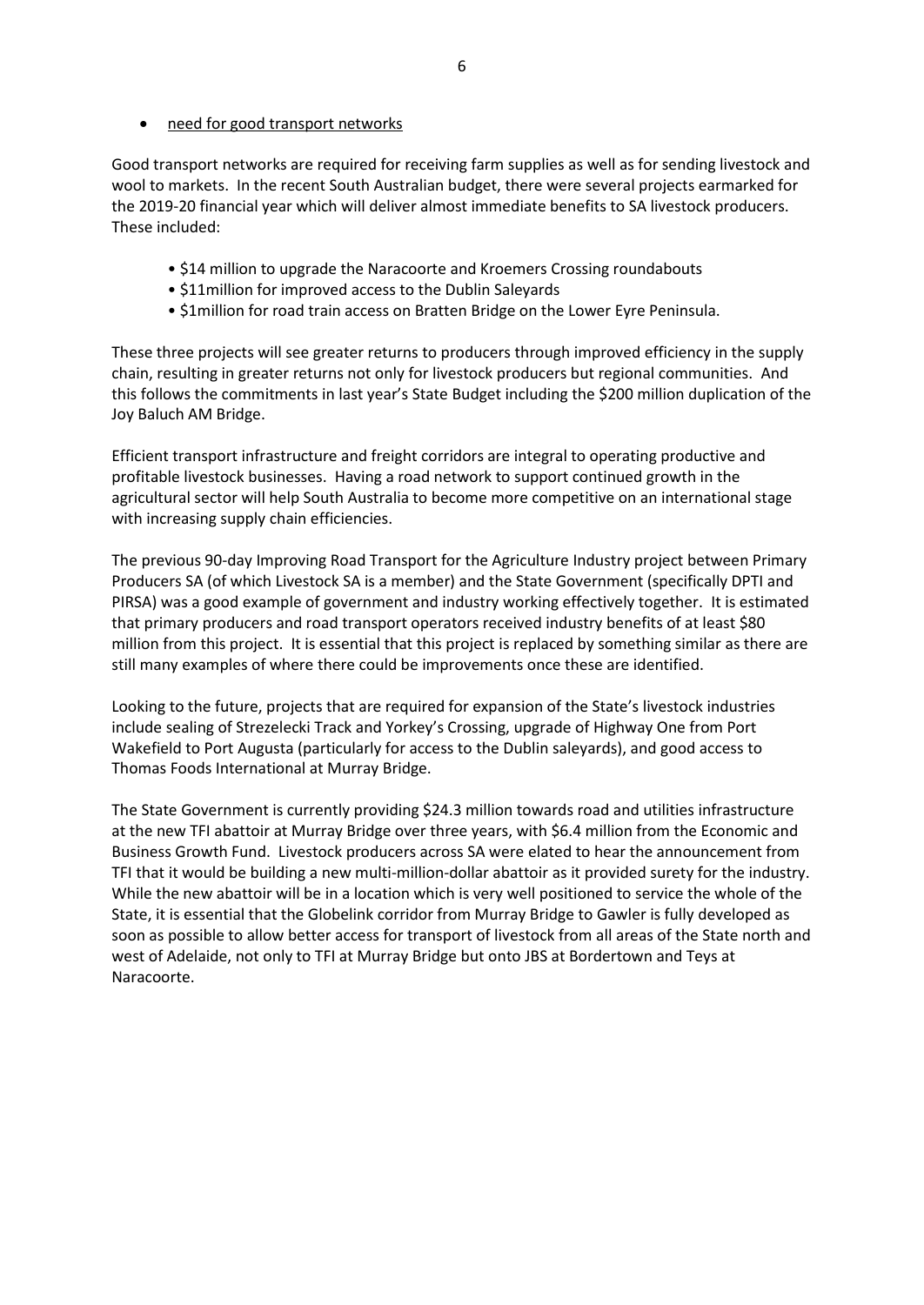## • better on-line accessibility

With the State's livestock businesses based in rural and remote areas of the State, there is the need for reliable on-line accessibility. Livestock SA made a submission to the State Government's recent review of its Online Accessibility Policy, highlighting that livestock producers continue to express concern and frustration about poor regional telecommunications which limits access and use of the internet including State Government online services. In addition, consideration needs to still be given to blackspots especially for mobile phone coverage, and other aspects such as TV reception.

# **The sheep and cattle industries**

The South Australian livestock industries (sheep and cattle) are the State's largest manufacturing employer, a major contributor to regional South Australia and the largest agri-food contributor to the State's economy. However, this is under threat. Cost of production and processing is high in Australia, restricting profitability of businesses along the value chain. Therefore, processing needs to be at full capacity, but there has been a decline in inputs (livestock and wool) for several years. An increase in production is now needed, depending on seasonal conditions, to achieve an economy of scale that is competitive, maintains profitable businesses, and grows jobs and our regions.

Globally, real per capita incomes will increase by 60% to 2030. With red meat consumption and per capita income being closely related, this translates to an increase in demand of 25% over that period, as well as an increase in demand from markets specifically seeking high quality livestock products. A major competitive advantage for Australia's livestock industries has been the strength of its integrity systems that have maintained a disease free, food safety and product quality status envied by our competitors. Being a leader in integrity systems is vital for market access and being competitive internationally.

As a State we now need to increase investment in the value chain and in the regions, by increasing the availability, consistency and continuity of supply of livestock/wool for processing. Further State investment in programs is required that will ensure the ongoing viability and growth of the livestock sector. SARDI has acknowledged that investment in its livestock program has declined and it is now looking at how it can expand. In recent years almost all emphasis has been on pig and poultry at the detriment of sheep and cattle – now is the time for the State Government to expand its investment into the mainstream livestock industries.

In addition to resourcing the development and extension of research in genetics and breeding and in nutrition, Livestock SA seeks a commitment from the State Government to invest in the development of more sustainable grazing systems which will aid the whole South Australian livestock value chain in significantly expanding gross state revenue.

Some suggested areas of focus include:

- enhancing the feed base so that it is productive for longer each year;
- grazing and enterprise management practices to allow for greater 'out-of-season' supply to the benefit of suppliers and value chain;
- unlocking the potential of under-utilised irrigation in the Limestone Coast for intensive livestock production systems;
- exploration of pasture-based finishing systems for warmer regions of South Australia during winter; and
- more cost-effective practices so that when commodity prices do fall, producers can still trade profitably.